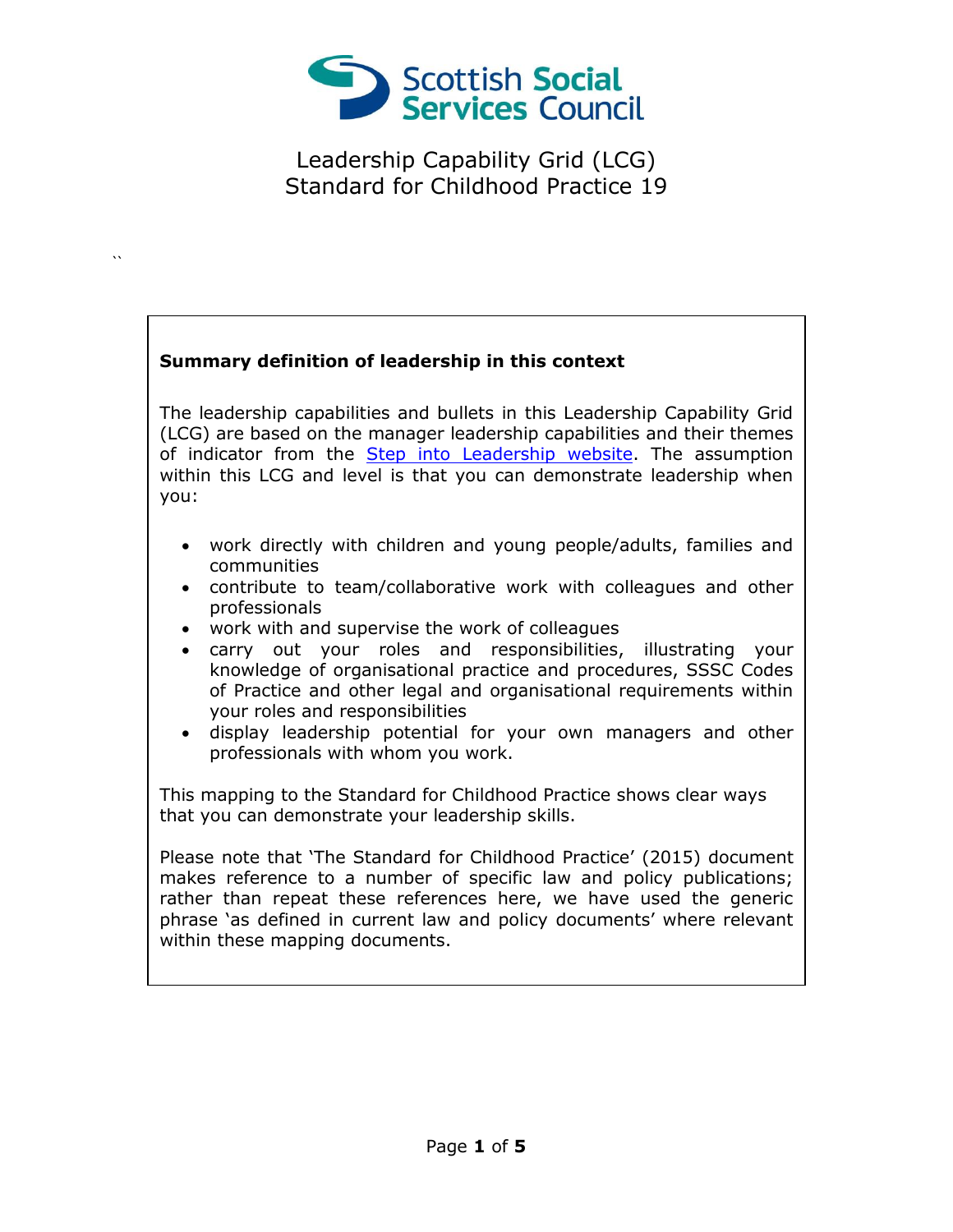

 $\Gamma$ 

| Leadership<br>capabilities                   | When leading and supporting teamwork and collaboration<br>you can demonstrate leadership capabilities by:                                                                                                                                                                                                                                                                                                                                                                                                                                                                                                                                                                                                                                                                                                                                                                                                                                                                                                                                                                                                                                                          |
|----------------------------------------------|--------------------------------------------------------------------------------------------------------------------------------------------------------------------------------------------------------------------------------------------------------------------------------------------------------------------------------------------------------------------------------------------------------------------------------------------------------------------------------------------------------------------------------------------------------------------------------------------------------------------------------------------------------------------------------------------------------------------------------------------------------------------------------------------------------------------------------------------------------------------------------------------------------------------------------------------------------------------------------------------------------------------------------------------------------------------------------------------------------------------------------------------------------------------|
| <b>Vision</b>                                | Providing a vision for those with whom you work and your<br>organisation when you:<br>See how best to make a difference when:<br>leading, influencing and shaping the policies and practices of your<br>workplace and promoting a collective responsibility for their<br>implementation, including the practice of distributed leadership in<br>learning $(19.4)$<br>Communicate and promote ownership of the vision when:<br>leading, influencing and shaping the policies and practices of your<br>workplace and promoting a collective responsibility for their<br>implementation, including the practice of distributed leadership in<br>learning (19.4)<br>Promote a public service ethos when:<br>establishing and developing a culture of collaboration and<br>cooperative working between colleagues both within your own<br>professional area and from other disciplines (19.1)<br>Think and plan strategically when:<br>leading, influencing and shaping the policies and practices of your<br>workplace and promoting a collective responsibility for their<br>implementation, including the practice of distributed leadership in<br>learning $(19.4)$ |
| Self-<br>leadership                          | Displaying self leadership when you:<br>Demonstrate and adapt leadership when:<br>demonstrating your ability to work together with colleagues on<br>$\bullet$<br>policy development, on identification of examples of good practice,<br>and on the establishing of a culture of continuous development and<br>learning (19.3)<br>leading, influencing and shaping the policies and practices of your<br>$\bullet$<br>workplace and promoting a collective responsibility for their<br>implementation, including the practice of distributed leadership in<br>learning (19.4)                                                                                                                                                                                                                                                                                                                                                                                                                                                                                                                                                                                       |
| <b>Motivating</b><br>and inspiring<br>others | Motivating and inspiring others when you:<br>Inspire people by personal example when:<br>establishing and developing a culture of collaboration<br>and<br>cooperative working between colleagues both within your own<br>professional area and from other disciplines (19.1)<br>demonstrating your ability to work together with colleagues on<br>$\bullet$<br>policy development, on identification of examples of good practice,                                                                                                                                                                                                                                                                                                                                                                                                                                                                                                                                                                                                                                                                                                                                 |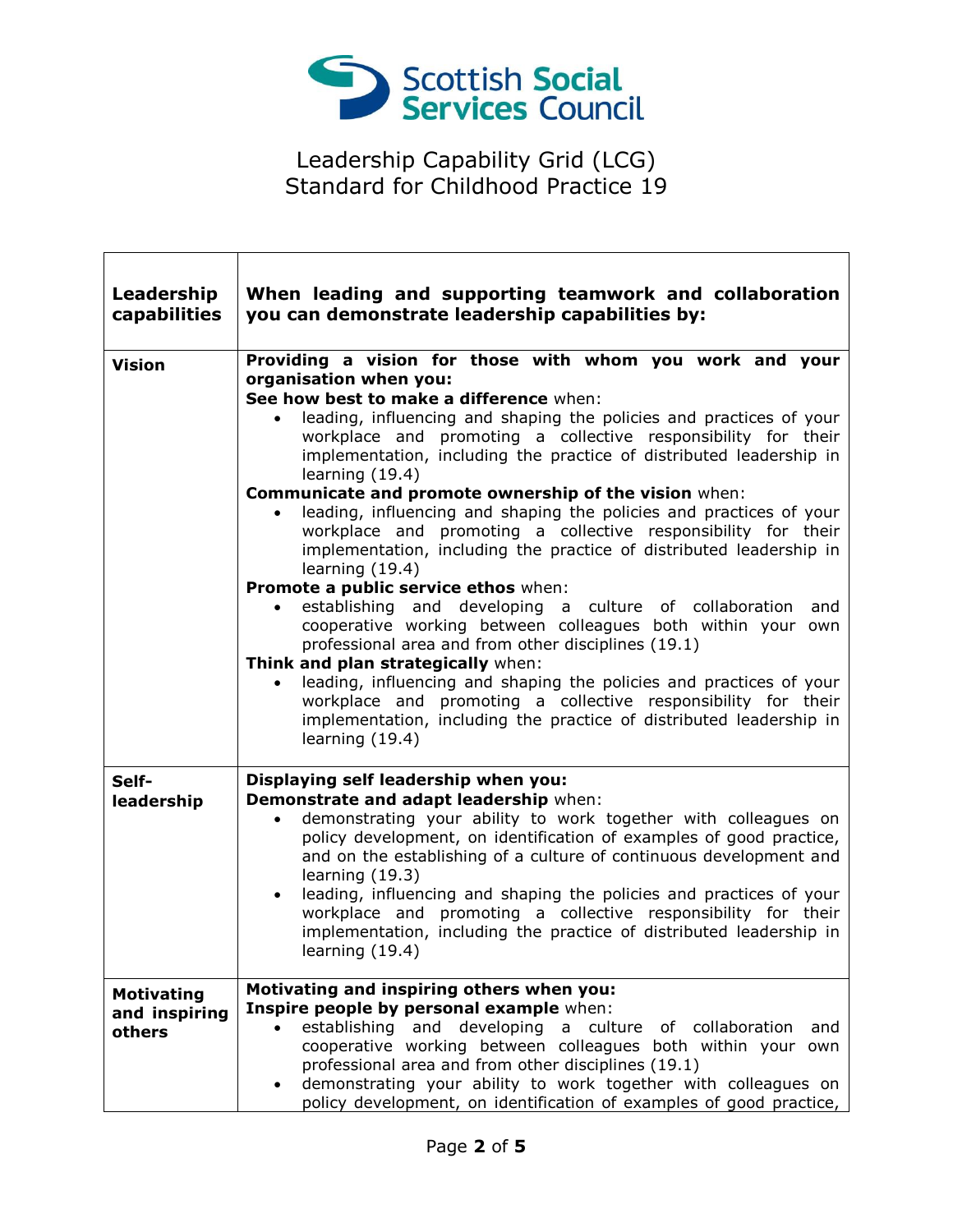

|                   | and on the establishing of a culture of continuous development and<br>learning (19.3)<br>leading, influencing and shaping the policies and practices of your<br>$\bullet$<br>workplace and promoting a collective responsibility for their<br>implementation, including the practice of distributed leadership in<br>learning $(19.4)$<br>Recognise and value the contribution of others when:<br>establishing and developing a culture of collaboration and<br>$\bullet$<br>cooperative working between colleagues both within your own<br>professional area and from other disciplines (19.1)<br>demonstrating your ability to work together with colleagues on<br>$\bullet$<br>policy development, on identification of examples of good practice,<br>and on the establishing of a culture of continuous development and<br>learning (19.3)<br>leading, influencing and shaping the policies and practices of your<br>$\bullet$<br>workplace and promoting a collective responsibility for their<br>implementation, including the practice of distributed leadership in<br>learning $(19.4)$ |
|-------------------|-------------------------------------------------------------------------------------------------------------------------------------------------------------------------------------------------------------------------------------------------------------------------------------------------------------------------------------------------------------------------------------------------------------------------------------------------------------------------------------------------------------------------------------------------------------------------------------------------------------------------------------------------------------------------------------------------------------------------------------------------------------------------------------------------------------------------------------------------------------------------------------------------------------------------------------------------------------------------------------------------------------------------------------------------------------------------------------------------|
|                   | Drive the creation of a learning and performance culture when:                                                                                                                                                                                                                                                                                                                                                                                                                                                                                                                                                                                                                                                                                                                                                                                                                                                                                                                                                                                                                                  |
|                   | establishing and developing a culture of collaboration<br>and<br>cooperative working between colleagues both within your own<br>professional area and from other disciplines (19.1)<br>demonstrating your ability to work together with colleagues on<br>$\bullet$<br>policy development, on identification of examples of good practice,<br>and on the establishing of a culture of continuous development and<br>learning $(19.3)$                                                                                                                                                                                                                                                                                                                                                                                                                                                                                                                                                                                                                                                            |
| <b>Empowering</b> | <b>Empowering people when you:</b>                                                                                                                                                                                                                                                                                                                                                                                                                                                                                                                                                                                                                                                                                                                                                                                                                                                                                                                                                                                                                                                              |
| people            | Enable leadership at all levels when:                                                                                                                                                                                                                                                                                                                                                                                                                                                                                                                                                                                                                                                                                                                                                                                                                                                                                                                                                                                                                                                           |
|                   | ensuring that colleagues understand their role, are involved<br>appropriately in supporting children and young people, and<br>understand their role when liaising with other agencies (19.2)<br>demonstrating your ability to work together with colleagues on<br>$\bullet$<br>policy development, on identification of examples of good practice,<br>and on the establishing of a culture of continuous development and<br>learning $(19.3)$                                                                                                                                                                                                                                                                                                                                                                                                                                                                                                                                                                                                                                                   |
|                   | leading, influencing and shaping the policies and practices of your<br>workplace and promoting a collective responsibility for their<br>implementation, including the practice of distributed leadership in<br>learning $(19.4)$                                                                                                                                                                                                                                                                                                                                                                                                                                                                                                                                                                                                                                                                                                                                                                                                                                                                |
|                   | Drive a knowledge management culture when:                                                                                                                                                                                                                                                                                                                                                                                                                                                                                                                                                                                                                                                                                                                                                                                                                                                                                                                                                                                                                                                      |
|                   | establishing and developing a culture of collaboration<br>and<br>cooperative working between colleagues both within your own<br>professional area and from other disciplines (19.1)<br>demonstrating your ability to work together with colleagues on                                                                                                                                                                                                                                                                                                                                                                                                                                                                                                                                                                                                                                                                                                                                                                                                                                           |
|                   |                                                                                                                                                                                                                                                                                                                                                                                                                                                                                                                                                                                                                                                                                                                                                                                                                                                                                                                                                                                                                                                                                                 |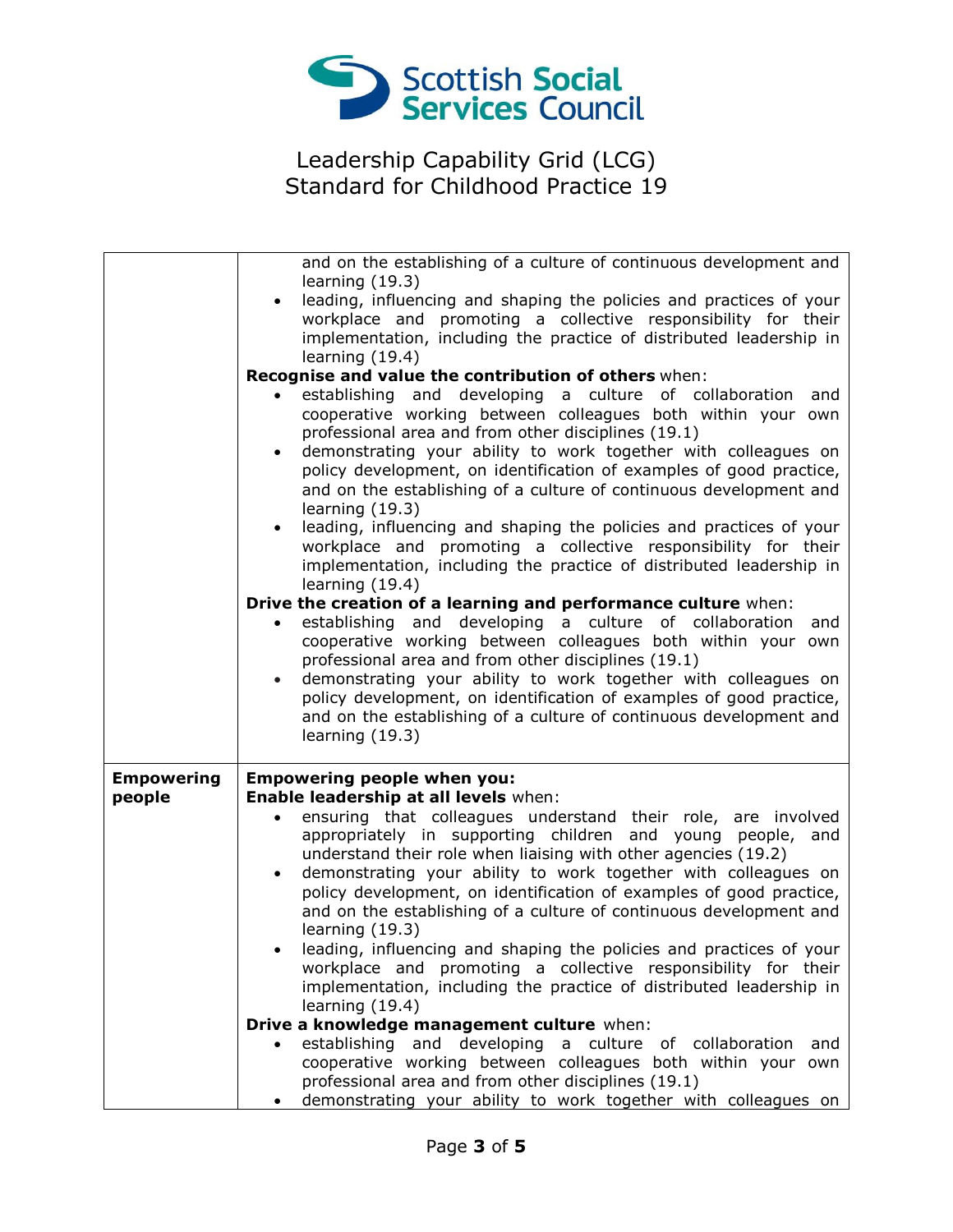

|                      | policy development, on identification of examples of good practice,                      |
|----------------------|------------------------------------------------------------------------------------------|
|                      | and on the establishing of a culture of continuous development and                       |
|                      | learning $(19.3)$                                                                        |
|                      | leading, influencing and shaping the policies and practices of your<br>$\bullet$         |
|                      | workplace and promoting a collective responsibility for their                            |
|                      | implementation, including the practice of distributed leadership in                      |
|                      | learning $(19.4)$                                                                        |
|                      | Promote professional autonomy when:                                                      |
|                      | ensuring that colleagues understand their role, are involved                             |
|                      | appropriately in supporting children and young people, and                               |
|                      | understand their role when liaising with other agencies (19.2)                           |
|                      | leading, influencing and shaping the policies and practices of your<br>$\bullet$         |
|                      | workplace and promoting a collective responsibility for their                            |
|                      | implementation, including the practice of distributed leadership in                      |
|                      | learning $(19.4)$                                                                        |
|                      | Involve people in development and improvement when:                                      |
|                      | establishing and developing a culture of collaboration<br>and                            |
|                      | cooperative working between colleagues both within your own                              |
|                      | professional area and from other disciplines (19.1)                                      |
|                      | demonstrating your ability to work together with colleagues on<br>$\bullet$              |
|                      | policy development, on identification of examples of good practice,                      |
|                      | and on the establishing of a culture of continuous development and                       |
|                      | learning $(19.3)$                                                                        |
|                      | leading, influencing and shaping the policies and practices of your<br>$\bullet$         |
|                      | workplace and promoting a collective responsibility for their                            |
|                      | implementation, including the practice of distributed leadership in                      |
|                      | learning (19.4)                                                                          |
|                      |                                                                                          |
| <b>Collaborating</b> | <b>Collaborating and influencing when you:</b>                                           |
| and                  | Lead partnership working when:                                                           |
| influencing          | establishing and developing a culture of collaboration<br>$\bullet$<br>and               |
|                      | cooperative working between colleagues both within your own                              |
|                      | professional area and from other disciplines (19.1)                                      |
|                      | demonstrating your ability to work together with colleagues on<br>$\bullet$              |
|                      | policy development, on identification of examples of good practice,                      |
|                      | and on the establishing of a culture of continuous development and                       |
|                      | learning $(19.3)$<br>leading, influencing and shaping the policies and practices of your |
|                      | workplace and promoting a collective responsibility for their                            |
|                      | implementation, including the practice of distributed leadership in                      |
|                      | learning (19.4)                                                                          |
|                      | Influence people when:                                                                   |
|                      | establishing and developing<br>culture<br>of collaboration<br>and<br>a                   |
|                      | cooperative working between colleagues both within your<br>own                           |